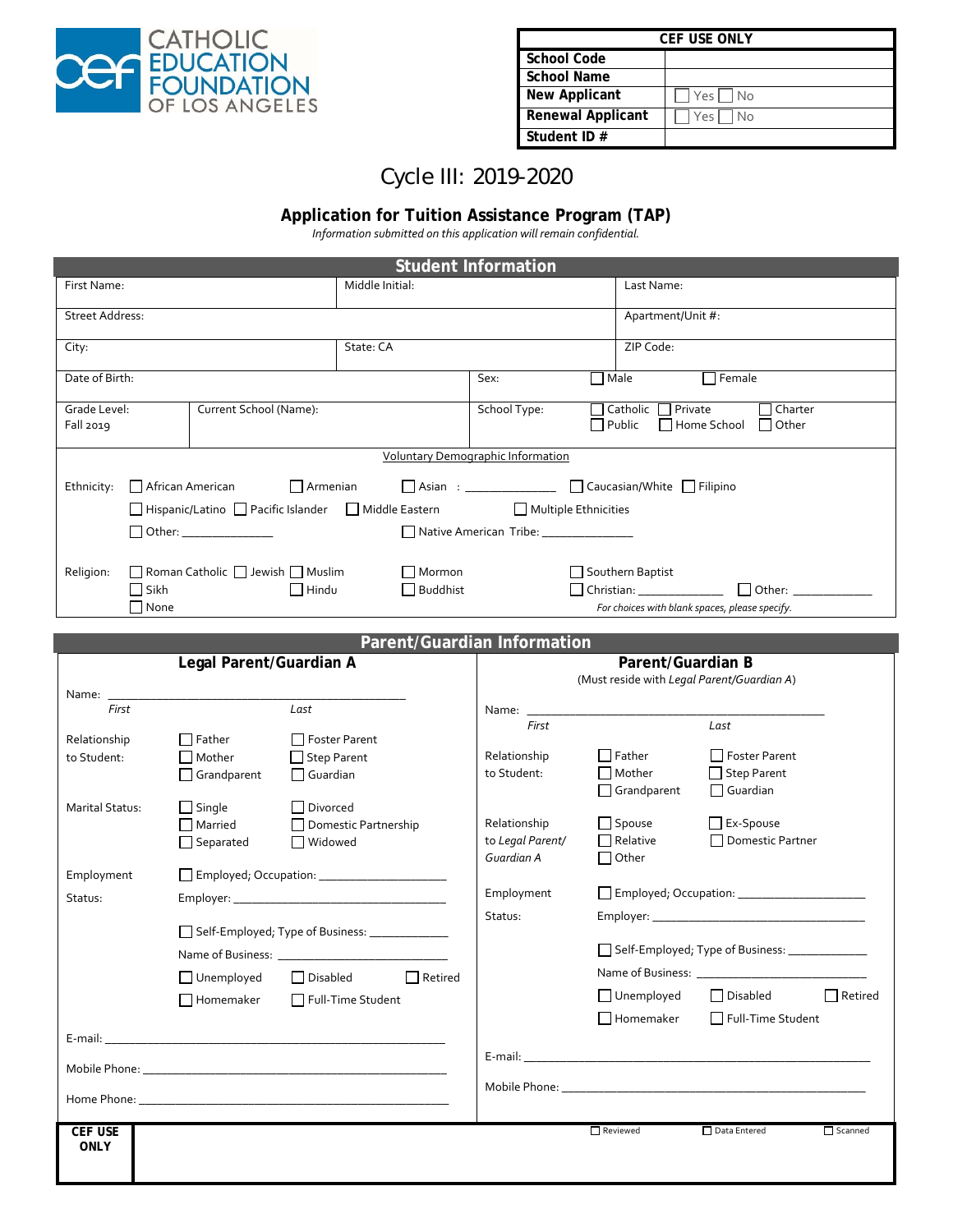| <b>Sources of Income</b>                                                                                                                |                                                               |                                                                             |                      |  |  |  |  |
|-----------------------------------------------------------------------------------------------------------------------------------------|---------------------------------------------------------------|-----------------------------------------------------------------------------|----------------------|--|--|--|--|
| Complete the information below based on Income Tax Filing Year 2017                                                                     |                                                               |                                                                             |                      |  |  |  |  |
|                                                                                                                                         | Legal Parent/Guardian A                                       | Parent/Guardian B                                                           | CEF USE ONLY         |  |  |  |  |
|                                                                                                                                         | $\Box$ Single<br>$\Box$ Married; filed jointly                | $\exists$ Single<br>$\Box$ Married; filed jointly                           |                      |  |  |  |  |
| <b>Filing Status</b>                                                                                                                    | $\Box$ Married; filed separately<br>$\Box$ Head of Household  | $\Box$ Married; filed separately<br>$\sqcap$ Head of Household              |                      |  |  |  |  |
|                                                                                                                                         | $\Box$ Did not file                                           | $\Box$ Did not file                                                         |                      |  |  |  |  |
| <b>TAXABLE INCOME</b>                                                                                                                   | Please provide supporting documents for each applicable item. |                                                                             |                      |  |  |  |  |
| <b>Employment Income</b><br>(Form 1040, Line 7)                                                                                         | \$                                                            | \$                                                                          |                      |  |  |  |  |
| <b>Business/Self- Employment Income</b><br>(Schedule C: Form 1040, Line 12)                                                             | \$                                                            | \$                                                                          |                      |  |  |  |  |
| <b>Capital Gains</b><br>(Schedule D: Form 1040, Line 13)                                                                                | \$                                                            | \$                                                                          |                      |  |  |  |  |
| Rental, Partnerships, S Corp, Trust Income<br>(Schedule E: Form 1040, Line 17)                                                          | \$                                                            | \$                                                                          |                      |  |  |  |  |
| Farm Income<br>(Schedule F: Form 1040, Line 18)                                                                                         | \$                                                            | \$                                                                          |                      |  |  |  |  |
| Pension<br>(Form 1040, Line 16 or Annual Pension Statement)                                                                             | \$                                                            | \$                                                                          |                      |  |  |  |  |
| Unemployment<br>(Form 1040, Line 19)                                                                                                    | \$                                                            | \$                                                                          |                      |  |  |  |  |
| SSI (Social Security)<br>(Form 1040, Line 20 or SSI Statement)                                                                          | \$                                                            | \$                                                                          |                      |  |  |  |  |
| Cash Income                                                                                                                             | \$                                                            | \$                                                                          |                      |  |  |  |  |
| (Notarized Statement of Income)<br><b>Annual Distribution from Investments</b>                                                          | \$                                                            | \$                                                                          |                      |  |  |  |  |
| (Trust funds, CDs, Stocks, IRAs, 401Ks, etc.)<br><b>NON-TAXABLE INCOME</b>                                                              |                                                               |                                                                             |                      |  |  |  |  |
| <b>Military Compensation</b>                                                                                                            | \$/Monthly                                                    | Please provide supporting documents for each applicable item.<br>\$/Monthly |                      |  |  |  |  |
| (Basic/Special Pay and/or Allowance)                                                                                                    |                                                               |                                                                             |                      |  |  |  |  |
| <b>Public Housing Assistance/Section 8</b><br>(Section 8 Allotment Statement)                                                           | \$/Monthly                                                    | \$/Monthly                                                                  |                      |  |  |  |  |
| CalWORKS: Welfare/TANF<br>(CalWORKS Benefit Amount Statement)                                                                           | \$/Monthly                                                    | \$/Monthly                                                                  |                      |  |  |  |  |
| CalFresh: Food Stamps<br>(CalFresh Benefit Amount Statement)                                                                            | \$/Monthly                                                    | \$/Monthly                                                                  |                      |  |  |  |  |
| <b>Child Support</b><br>(Letter with Amount of Support)                                                                                 | \$/Monthly                                                    | \$/Monthly                                                                  |                      |  |  |  |  |
| Disability<br>(Annual Disability Statement or Supplemental SSI)                                                                         | \$/Monthly                                                    | \$/Monthly                                                                  |                      |  |  |  |  |
| Alimony<br>(Letter with Amount of Support)                                                                                              | \$/Monthly                                                    | \$/Monthly                                                                  |                      |  |  |  |  |
| Other Income<br>(Explain)                                                                                                               | \$/Monthly                                                    | \$/Monthly                                                                  |                      |  |  |  |  |
| <b>TOTAL INCOME</b>                                                                                                                     | \$                                                            | \$                                                                          |                      |  |  |  |  |
|                                                                                                                                         |                                                               |                                                                             |                      |  |  |  |  |
|                                                                                                                                         |                                                               |                                                                             |                      |  |  |  |  |
|                                                                                                                                         | <b>Family Assets/Expenses</b>                                 |                                                                             |                      |  |  |  |  |
| $\Box$ Own<br>Residence                                                                                                                 | Lease/Rent                                                    | $\Box$ Federal Housing                                                      | Section 8 Housing    |  |  |  |  |
| $\Box$ With Relatives/Friends                                                                                                           | Temporary Housing/Shelter                                     | $\Box$ Homeless                                                             |                      |  |  |  |  |
|                                                                                                                                         |                                                               |                                                                             | Other: _____________ |  |  |  |  |
| Monthly Mortgage/Rent: \$ __________                                                                                                    | Monthly Contribution: \$                                      | Is your home currently<br>$\Box$ Yes                                        |                      |  |  |  |  |
|                                                                                                                                         | (If residing with Relatives/Friends)                          | in foreclosure or short sale?<br>$\Box$ No                                  |                      |  |  |  |  |
|                                                                                                                                         |                                                               |                                                                             |                      |  |  |  |  |
| Vehicle(s) 1. Year: Make: Make: Model: Model: Monthly Payment: \$ ________ Remaining Months to Payoff/Lease: _____                      |                                                               |                                                                             |                      |  |  |  |  |
| 2. Year: ________ Make: _____________ Model: ______________ Monthly Payment: \$ ______________ Remaining Months to Payoff/Lease: ______ |                                                               |                                                                             |                      |  |  |  |  |
| $\Box$ Vehicle 1<br>Is either vehicle used for business?<br>$\Box$ No<br>$\Box$ Vehicle 2                                               |                                                               |                                                                             |                      |  |  |  |  |

*Information submitted on this application will remain confidential.*